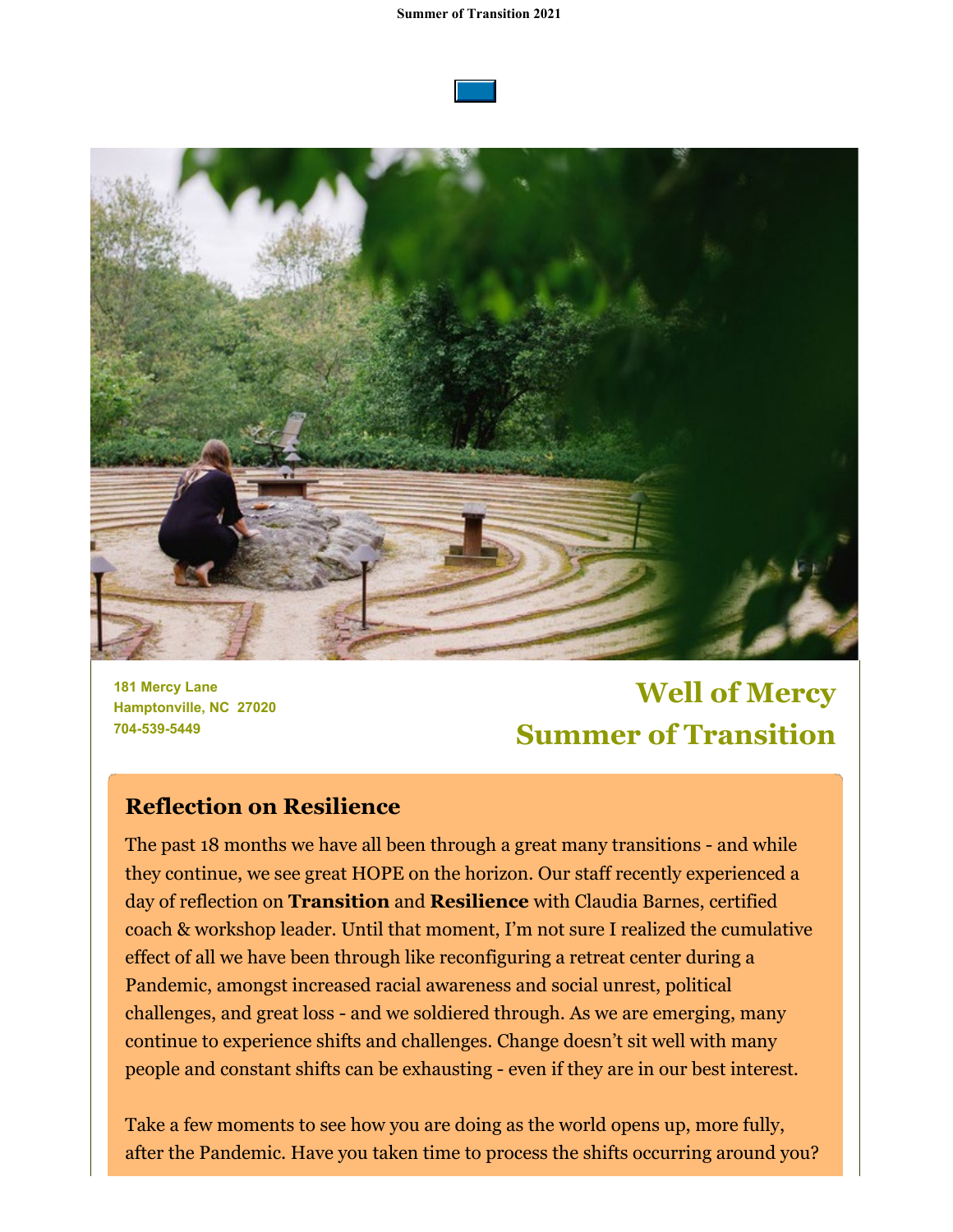If it feels like you've been running a marathon and are exhausted at the finish line you are not alone. Humans are often resilient but take time to catch your breath, rest your muscles (including your mind), and reconnect with Spirit.

Sandra O'Brien Executive Director



### **Connecting With Our Roots**

Well of Mercy connects to the [5 critical](https://www.sistersofmercy.org/files/documents/resources/Justice/CriticalConcerns-1Pger-FINAL.pdf) [concerns](https://www.sistersofmercy.org/files/documents/resources/Justice/CriticalConcerns-1Pger-FINAL.pdf) of our sponsor, the Sisters of Mercy, and this month's focus is the Earth.

*Sisters of Mercy believe in the need to work toward the sustainability of life and support movements and legislation that secure the fundamental right to water for everyone, and that address climate change. That leads us to examine our own behaviors and policies and to adopt more environmentally sustainable practices.* 



### **Upcoming Retreats And Workshops**

[Creating God Space: A Beginner's Journey Into Quieting The Mind](https://wellofmercy.networkforgood.com/events/29417-creating-god-space-a-beginners-journey-into-quieting-the-mind) **August 6-8th** Two Night Retreat (onsite)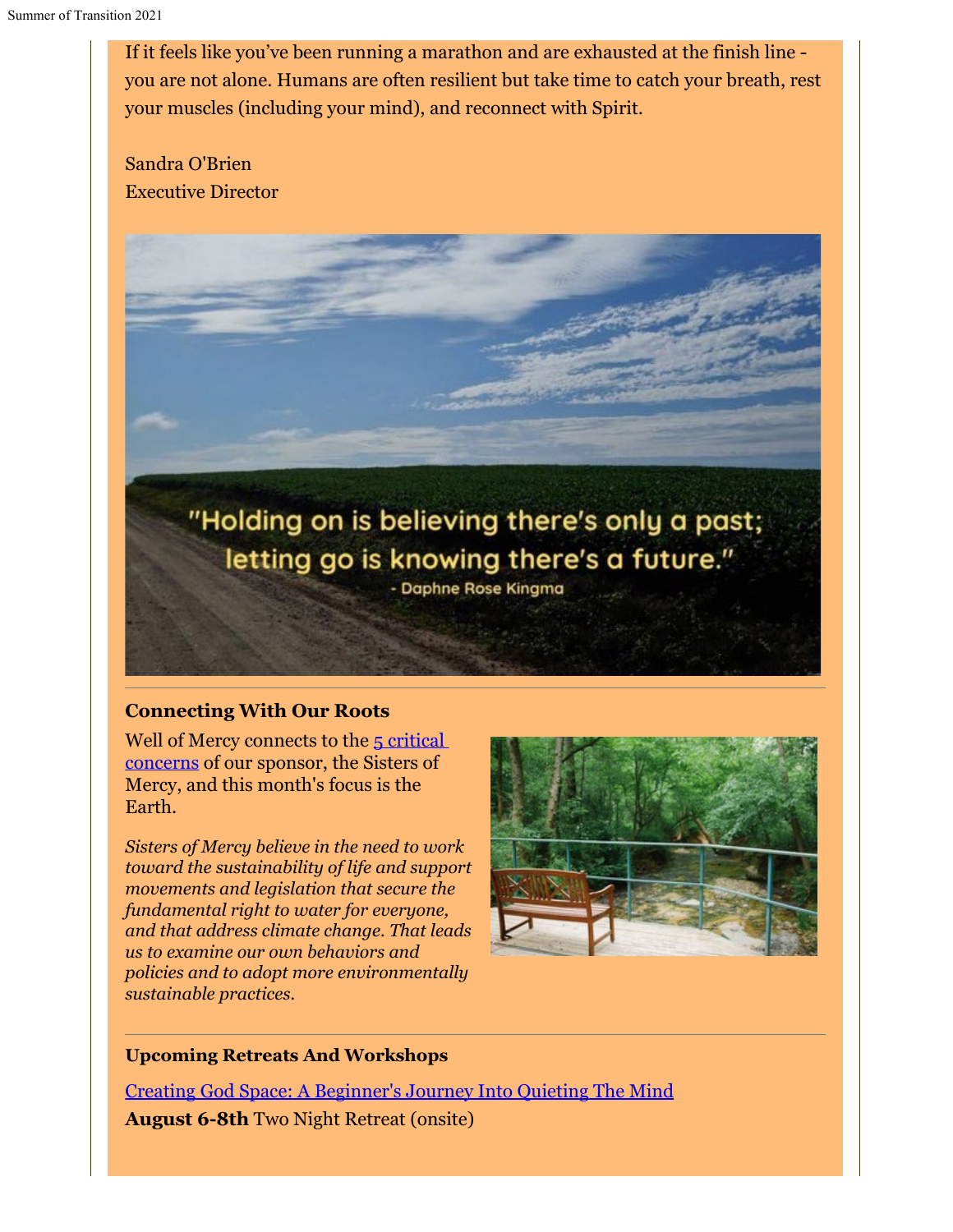We invite you to 'be still' in order to explore...

- What if the sanctuary was a space we could access anytime, any place?
- What if we could find that calm during the stress of daily life?
- What if we could quiet our mind and be able to fully experience our relationships? What if we could create "God Space" in our daily activities?

**Spend time learning basic tools of mindfulness that you can use to help observe and hear the voice of God—and create or strengthen your "God Space".**

## Mindfulness Retreat Includes:

- Introduction to Mindfulness
- Mind-Body Connection
- Discovering Your Compassionate Voice
- Choosing An Anchor
- Wonders of Creativity and Curiosity
- Time for Reflection and Practice

#### \$280



## **Allegiance to Mother Earth**

Join Well of Mercy in REDUCING the use of plastic. It's great to recycle—but it's even better to replace plastic containers with biodegradable alternatives. Here are some eco-friendly opportunities that you can find

## **Gift Shop Corner**

Well of Mercy is proud to support **[Sheets](https://sheetslaundryclub.com/home-copy)** [Laundry Club](https://sheetslaundryclub.com/home-copy) through our gift shop. A local company in Mooresville, NC, Sheets reduces plastic waste and supports the environment while making laundry easier—with no mess.